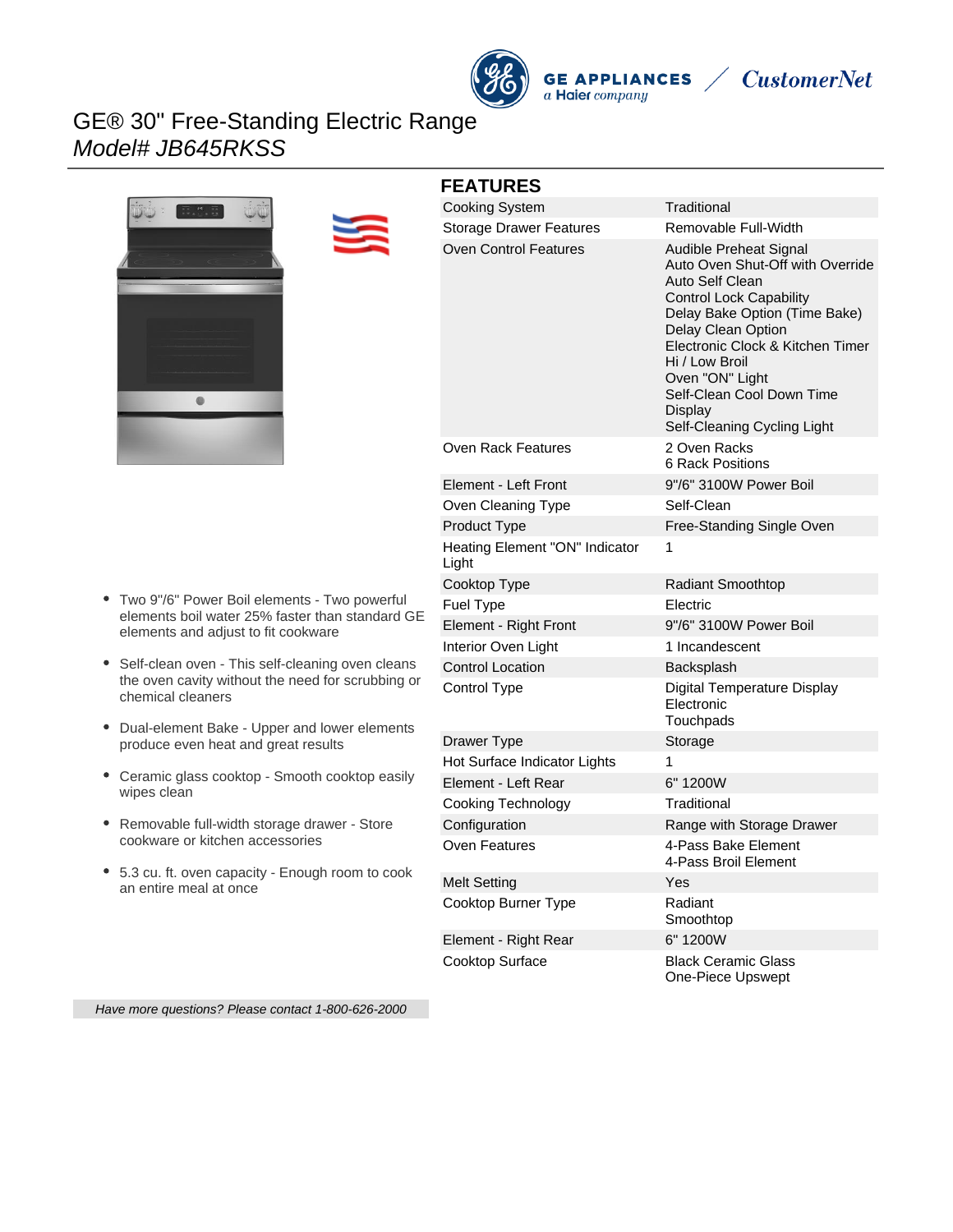



# GE® 30" Free-Standing Electric Range Model# JB645RKSS

## **APPROXIMATE DIMENSIONS(HxDxW)**

47 H x 29 7/8 W x 28 D

## **CAPACITY**

Total Capacity (cubic feet) - 5.300000cu ft

#### **APPEARANCE**

- Handle Designer Style Stainless Steel
- Textured Steel Side Panels Yes
- Oven Door Features Big View Oven Window Glass Door
	- Stainless Overlay
- Control Knobs Stainless Steel Appearance
- Color Appearance Stainless Steel/Black

### **WEIGHTS & DIMENSIONS**

- Net Weight (lb) 158lb
- Depth Without Handle (in) 25 1/2in
- Height to Cooking Surface (in.) (null) 35 3/4 36 1/2
- Cabinet Width (in) 30in
- Approximate Shipping Weight (lb) 179lb
- Overall Width (in) 29 7/8in
- Overall Height (in) 47in
- Overall Depth (in) 28in
- Depth with Door Open (in) 47 7/8in
- Oven Interior Dimensions (W x H x D) (in.) (null) 24-1/8 x 19-1/4 x 19-1/2

#### **POWER / RATINGS**

- Amp Rating at 208V 40
- Broiler Wattage 3410W
- Amp Rating at 240V 40
- KW Rating at 240V 12.1
- Bake Wattage 2585W
- KW Rating at 208V 9.1

### **ACCESSORIES**

Cooktop Cleaning - Cream Included Sponge

#### **WARRANTY**

- Parts Warranty Limited 1-year entire appliance
- Labor Warranty Limited 1-year entire appliance
- Warranty Notes See written warranty for full details

## **CERTIFICATIONS**

Claims & Certifications - MADE IN AMERICA: 70 to 90% U.S. Content